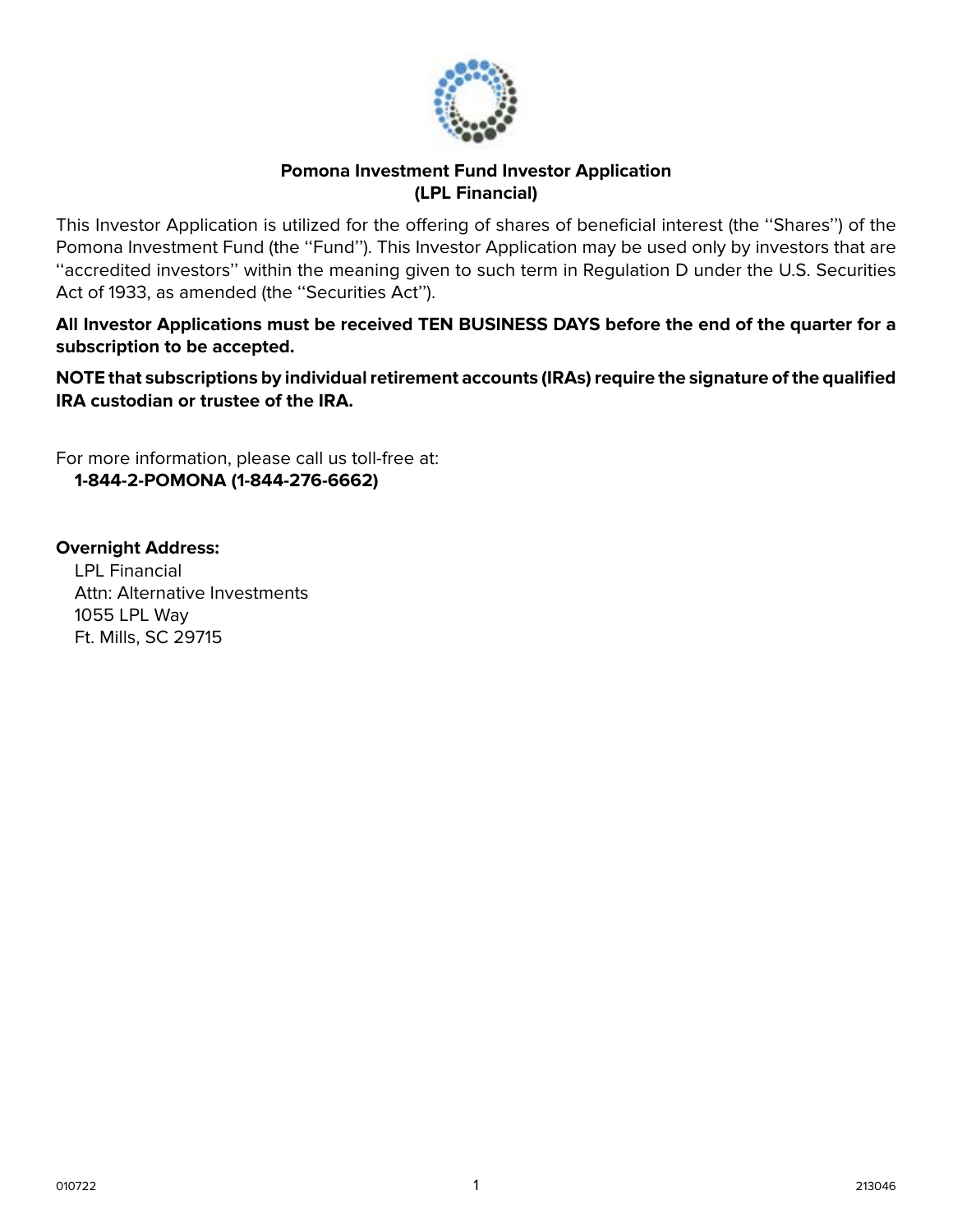#### **Acknowledgment**

- A. I agree to become a shareholder of the Fund and in connection therewith subscribe for and agree to purchase Shares of the Fund on the terms provided for herein, in the Prospectus, the Statement of Additional Information, the Agreement and Declaration of Trust, and the By-Laws (collectively, the ''Fund Agreements'') and in the Privacy Policy of the Fund in which I am investing and agree to be bound by their terms and conditions. I certify that I have the authority and legal capacity to make this purchase and that I am of legal age in my state of residence.
- B. I authorize the Fund and its agents to act upon instructions (by phone, in writing or other means) believed to be genuine and in accordance with the procedures described in the Prospectus for this account. I agree that neither the Fund nor the transfer agent will be liable for any loss, cost or expense for acting on such instructions.
- C. I am aware that an investment in the Fund involves substantial risks and have determined that a subscription is a suitable investment for me and that, at this time, I can bear a complete loss of my entire investment therein.
- D. I understand that under the Fund Agreements, shareholders cannot withdraw from the Fund and Shares cannot be transferred, except as provided in the Fund Agreements. I understand that liquidity will generally only be available through periodic tender offers by the Fund, that the Fund is under no legal obligation to conduct any such tender offers. Consequently, I acknowledge that I am aware that I may have to bear the economic risk of investment in the Fund indefinitely.
- E. I will acquire Shares of the Fund for my own account for investment purposes only, and not with a view to or for the re-sale, distribution or fractionalization thereof, in whole or in part. I agree not to offer, sell, transfer, pledge, hypothecate or otherwise dispose of, directly or indirectly, all or any number of the Shares or any interest therein, except in accordance with the terms and provisions of the Fund Agreements and applicable law.
- F. I certify that I am not a Foreign Financial Institution as defined in the U.S.A. Patriot Act.
- G.
- 1. I certify that if I am a Fiduciary executing this investor certification on behalf of an employee benefit plan as defined in Section 3(3) of the United States Employee Retirement Income Security Act of 1974, as amended (''ERISA''), that is subject to ERISA (a ''Plan''), I represent and warrant that Pomona Management LLC (the ''Investment Manager''), and its affiliates have not acted as a Fiduciary under ERISA with respect to the purchase, holding or disposition of Shares, and that no advice provided by the Investment Manager or any of its affiliates has formed a basis for any

investment decision by the Plan or me in connection with such purchase, holding or disposition.

- 2. I further represent and warrant that the investment by the Plan in the Fund is prudent for the Plan (taking into account any applicable liquidity and diversification requirements of ERISA), and that the investment in the Fund is permitted under ERISA, the Internal Revenue Code, other applicable law and the governing plan documents of the Plan.
- 3. I further represent and warrant that the Plan's purchase of the Shares does not, and will not (to the best of the Plan's knowledge and assuming compliance by the Fund with its governing agreements), result in a non-exempt prohibited transaction under Section 406 of ERISA or Section 4975 of the Internal Revenue Code (or in the case of any governmental plan or other plan that is not subject to the foregoing-referenced Section 406 or Section 4975, any Federal, state or local law that is substantially similar thereto).
- H. In connection with the Fund's efforts to comply with applicable laws concerning money laundering and related activities, I represent, warrant and agree that to the best of my knowledge based upon reasonable diligence and investigation:
	- 1. I am not (nor is any person or entity controlled by, controlling or under common control with me, or any of my beneficial owners) any of the following:
		- a. A person or entity listed in the Annex to Executive Order 13224 (2001) issued by the President of the United States, which is posted on the website of the U.S. Department of Treasury (http://www.treas. gov).
		- b. Named on the List of Specially Designated Nationals and Blocked Persons maintained by the U.S. Office of Foreign Assets Control (OFAC), which is posted on the website of the U.S. Department of Treasury (http://www.treas.gov) under ''OFAC/SDN List.''
		- c. A person or entity resident in, or whose subscription funds are transferred from or through an account in, a foreign country or territory that has been designated as a ''Non-Cooperative Jurisdiction'' by the Financial Action Task Force.
		- d. A person or entity resident in, or in the case of an entity organized or chartered under the laws of, a jurisdiction that has been designated by the Secretary of the U.S. Treasury under Sections 311 or 312 of the U.S.A. Patriot Act, and the regulations promulgated thereunder as warranting special measures due to money laundering concerns. For updates, see the website of the U.S. Department of Treasury (http://www.treas.gov).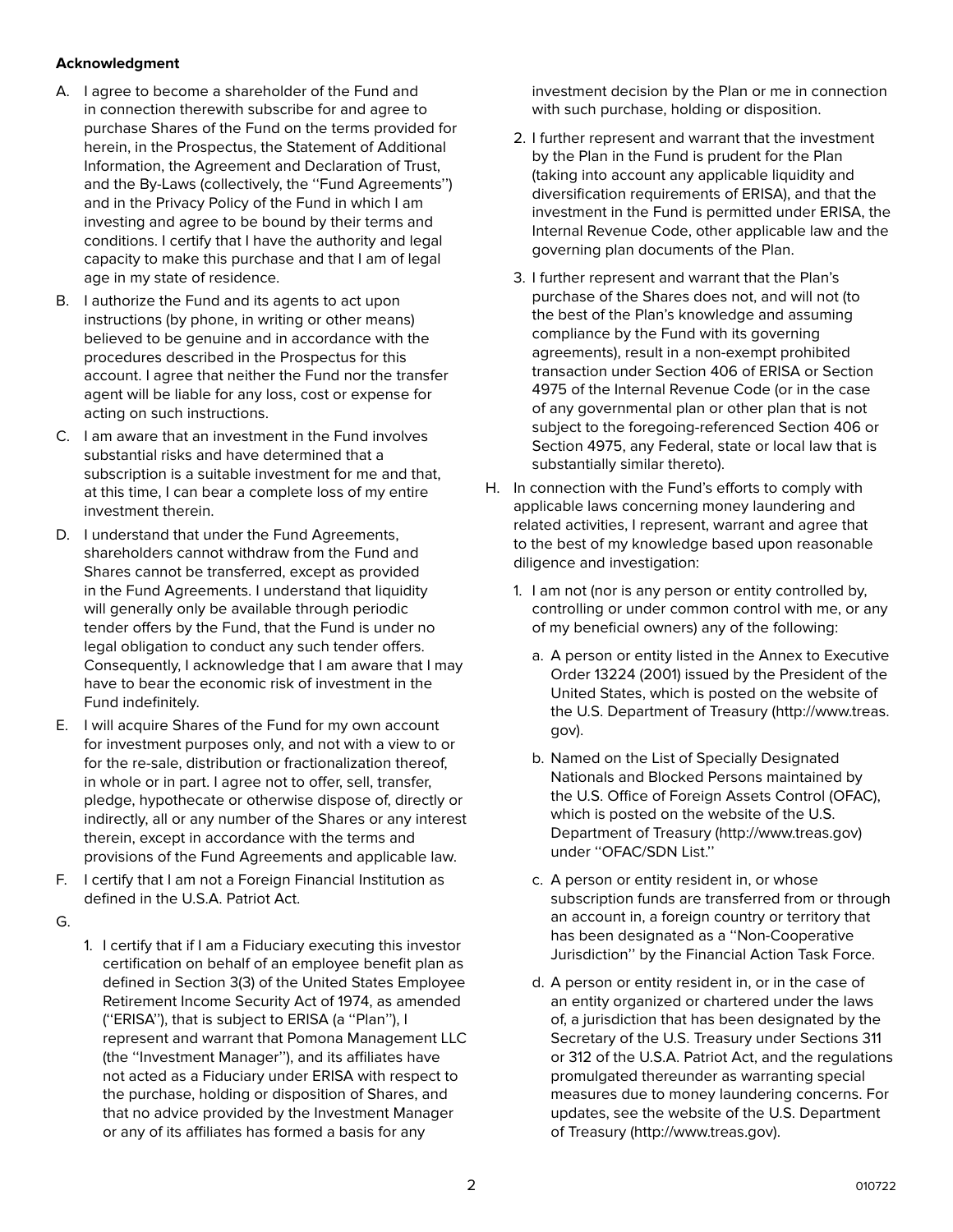- e. A foreign shell bank (See U.S.A. Patriot Act and related regulations for definition).
- f. A senior foreign political Figure. This restriction on senior foreign political Figures also applies to any immediate family member of such Figure or close associate of such Figure (See U.S.A. Patriot Act and related regulations for definition).
- 2. No consideration that I have contributed or will contribute to the Fund:
	- a. Shall originate from, nor will it be routed through, a foreign shell bank or a bank organized or chartered under the laws of a Non-Cooperative Jurisdiction.
	- b. Has been or shall be derived from, or Related to, any activity that is deemed criminal under U.S. law.
	- c. Shall cause the Fund or the Investment Manager to be in violation of the U.S. Bank Secrecy Act and all other federal anti-money laundering regulations.
- 3. I understand and agree that if at any time it is discovered that any of the representations in this Section H are incorrect, or if otherwise required by applicable law related to money laundering and similar activities, the Investment Manager, in its sole discretion and notwithstanding anything to the contrary in the Fund's Fund Agreements, as they may be amended or modified from time to time, undertake appropriate actions to ensure compliance with applicable law, including but not limited to freezing, segregating or redeeming my subscription in the Fund.
- 4. I further understand that the Fund or the Investment Manager may release confidential information about me and, if applicable, any underlying beneficial ownership, to proper authorities if the Fund or the Investment Manager, in its sole discretion, determines that it is in the best interests of the Fund in light of applicable law concerning money laundering and similar activities.
- 5. I agree to provide to the Fund any additional information that the Fund deems necessary or appropriate to ensure compliance with all applicable laws concerning money laundering and similar activities. I shall promptly notify the Fund if any of the representations in this Section H cease to be true and accurate. I agree to call the Fund if I need more information about Section H or if I am unsure whether any of the categories apply to me.
- I. I understand that the Fund and its affiliates are relying on the certification and agreements made herein in determining my qualification and suitability as an investor in the Fund. I understand that an investment in the Fund is not appropriate for, and may not be acquired by, any person who cannot make this certification,

and, to the extent permitted by applicable law, agree to indemnify the Fund, the Investment Manager and its affiliates, and their respective directors, trustees, managers, members, shareholders, partners, officers, and employees and hold each of them harmless from any liability that they may incur as a result of this certification being untrue in any respect.

- J. The representations, warranties, agreements, undertakings and acknowledgments made by me in this Investor Application are made with the intent that they be relied upon by the Fund in determining my suitability as an investor in the Fund, and shall survive my investment. I agree to provide, if requested, any additional information that may reasonably be required to determine eligibility to invest in the Fund or to enable the Fund to determine the Fund's compliance with applicable regulatory requirements or tax status. In addition, I undertake to notify the Fund immediately of any change with respect to any of the information or representations made herein and to provide the Fund with such further information as the Fund may reasonably require.
- K. I acknowledge that this Investor Application shall be governed by and construed and enforced in accordance with the laws of the State of Delaware with all rights being governed by Delaware law without regard to any applicable rules relating to conflicts of laws.
- L. I acknowledge that the Fund has elected the Average Cost Basis method for my shares and that I have no right to alter this election.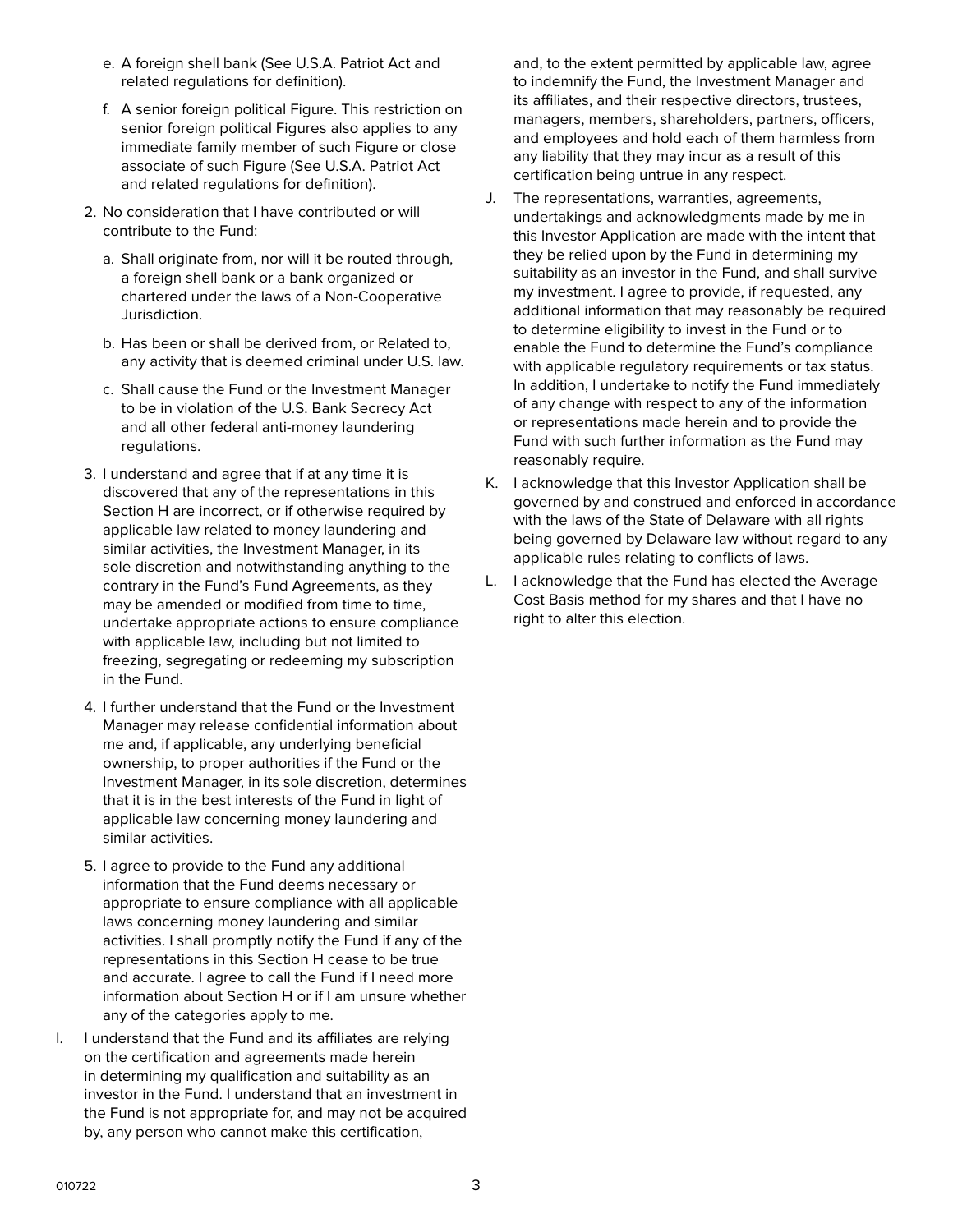#### **Pomona Investment Fund Subscription Document**

The Fund accepts investments from individuals or entities with a U.S. Social Security Number or Taxpayer Identification Number. Please note that the value of your account may be transferred to the appropriate state if no activity occurs in the account within the time period specified by state law.

| Initial Investment                                                                                                                                                                                                                                                          | Subsequent Investment                                                                                                                                                               | (Please complete Sections 1, 2, 5, 7, 8 and 9 only<br>unless changes to other Sections are needed) |                               |
|-----------------------------------------------------------------------------------------------------------------------------------------------------------------------------------------------------------------------------------------------------------------------------|-------------------------------------------------------------------------------------------------------------------------------------------------------------------------------------|----------------------------------------------------------------------------------------------------|-------------------------------|
| Investment Instructions (Initial Investment minimum is \$25,000 and subsequent investment minimum is \$10,000)<br>1.                                                                                                                                                        |                                                                                                                                                                                     |                                                                                                    |                               |
| \$                                                                                                                                                                                                                                                                          | Class A Shares subscription amount                                                                                                                                                  |                                                                                                    |                               |
| $\overline{\phantom{a}}$ YES<br>Sales Load: L<br>$\_$ NO                                                                                                                                                                                                                    | %<br>Amount                                                                                                                                                                         |                                                                                                    |                               |
| The Investor acknowledges that a sales load of up to 3.0% of the Subscription Amount specified above may be charged by the Sales Agent<br>in connection with this investment and that only the net amount, after deduction of the sales load, will be invested in the Fund. |                                                                                                                                                                                     |                                                                                                    |                               |
| \$                                                                                                                                                                                                                                                                          | Class I Shares subscription amount (only available on SWM)                                                                                                                          |                                                                                                    |                               |
|                                                                                                                                                                                                                                                                             |                                                                                                                                                                                     |                                                                                                    |                               |
| 2. Account Registration (check only one type below; may not be a minor)<br>Joint*<br>Individual                                                                                                                                                                             | Individual Retirement Account (IRA)                                                                                                                                                 |                                                                                                    |                               |
|                                                                                                                                                                                                                                                                             |                                                                                                                                                                                     |                                                                                                    |                               |
| Owner's Name (first, middle, last)                                                                                                                                                                                                                                          |                                                                                                                                                                                     | Social Security Number                                                                             | Date of Birth                 |
|                                                                                                                                                                                                                                                                             |                                                                                                                                                                                     |                                                                                                    |                               |
| Joint Owner's Name (first, middle, last)<br>* Joint tenants with rights of survivorship, unless otherwise noted.                                                                                                                                                            |                                                                                                                                                                                     | Social Security Number                                                                             | Date of Birth                 |
| C-Corporation<br>Trust                                                                                                                                                                                                                                                      | S-Corporation                                                                                                                                                                       | Partnership                                                                                        | Government                    |
| Other Entity:                                                                                                                                                                                                                                                               |                                                                                                                                                                                     |                                                                                                    |                               |
| LLC Classified for tax purposes by one of the following:                                                                                                                                                                                                                    |                                                                                                                                                                                     | NOTES: Entity certification form required for all entities. Trust                                  |                               |
| $\Box$ C-Corporation<br>Partnership                                                                                                                                                                                                                                         | $\Box$ S-Corporation                                                                                                                                                                | instrument or other organizational documentation required.                                         |                               |
|                                                                                                                                                                                                                                                                             |                                                                                                                                                                                     |                                                                                                    |                               |
| <b>Entity Name</b>                                                                                                                                                                                                                                                          |                                                                                                                                                                                     | <b>Tax Identification Number</b>                                                                   | Date of Trust (if applicable) |
|                                                                                                                                                                                                                                                                             |                                                                                                                                                                                     |                                                                                                    |                               |
| Trustee (if applicable)                                                                                                                                                                                                                                                     |                                                                                                                                                                                     | <b>Social Security Number</b>                                                                      | Date of Birth (if applicable) |
|                                                                                                                                                                                                                                                                             |                                                                                                                                                                                     |                                                                                                    |                               |
| Additional Trustee (if applicable)                                                                                                                                                                                                                                          |                                                                                                                                                                                     | <b>Social Security Number</b>                                                                      | Date of Birth (if applicable) |
| <b>Check if appropriate:</b>                                                                                                                                                                                                                                                | I am an exempt recipient as defined under U.S. federal income tax regulations<br>(e.g., C-Corporation, financial institution, registered broker-dealer, or tax-exempt organization. |                                                                                                    |                               |
| <b>Exempt Payee Code:</b>                                                                                                                                                                                                                                                   | (see IRS Form W-9 for a list of exempt payee codes)                                                                                                                                 |                                                                                                    |                               |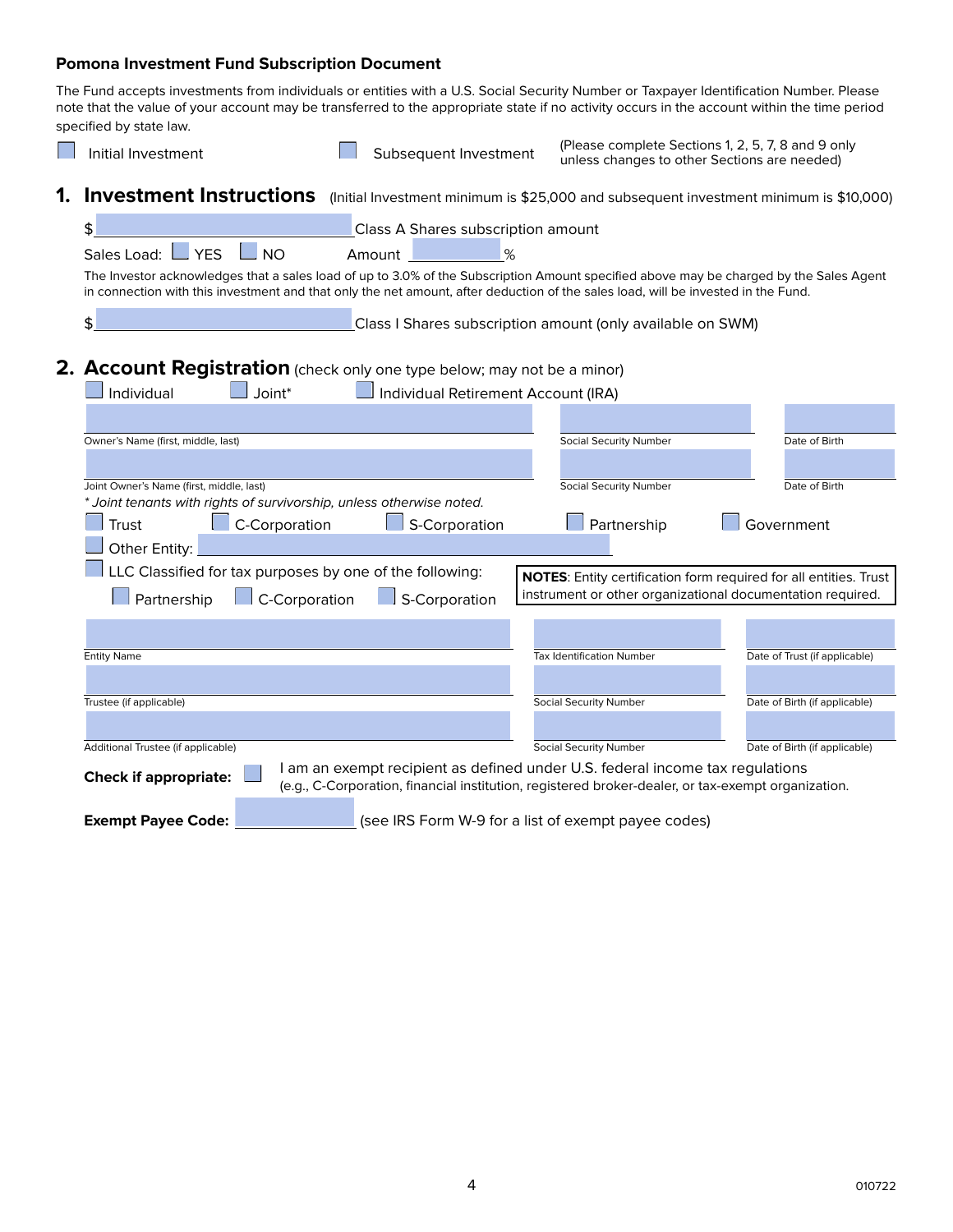## **3. Mailing Address and Other Contact Information**

(Investor Applications will only be accepted if they contain a U.S. street address.)

| Street Address (If PO Box, please indicate the residential/street address below.)                                               |                          |     |  |  |
|---------------------------------------------------------------------------------------------------------------------------------|--------------------------|-----|--|--|
|                                                                                                                                 |                          |     |  |  |
| City                                                                                                                            | State                    | ZIP |  |  |
|                                                                                                                                 |                          |     |  |  |
| Daytime Telephone                                                                                                               | <b>Evening Telephone</b> |     |  |  |
|                                                                                                                                 |                          |     |  |  |
| E-mail Address*                                                                                                                 | Fax Number               |     |  |  |
| $\Box$ Additional Address or $\Box$ Residential/Street Address Send copies of confirmations and statements for this account to: |                          |     |  |  |
|                                                                                                                                 |                          |     |  |  |
| Name                                                                                                                            |                          |     |  |  |
|                                                                                                                                 |                          |     |  |  |

Please note that by providing an e-mail address, you are consenting to electronic delivery of Fund documentation if and when it becomes available. Your selection applies to any periodic reports and all other account-related documents that the Fund will send to you. Many of the documents will contain confidential information that is specific to your private financial matters. Regardless of the delivery method you select, the Fund will take reasonable precautions to ensure the integrity, confidentiality and security of the documents, but will not be liable for any interception.

Street Address City State Zip

Please note that you will first receive a hard copy trade confirmation with your account number which you will need to register your account on-line for electronic delivery. Once you register, the Fund will deliver a document to you by sending you an e-mail that contains a link to the document. Such selection will remain in effect as long as you maintain an investment with the Fund or until you notify the Fund of a change. The Fund does not impose any additional charge for electronic delivery, but you may incur charges from your Internet service provider and your telephone company or other Internet access provider. In addition, there are risks, such as systems outages, that are associated with electronic delivery.

#### **4.Custodian Information** (must be completed for IRA and custodied taxable accounts)

| Name                  |      | Custodian Tax ID |       |     |
|-----------------------|------|------------------|-------|-----|
|                       |      |                  |       |     |
| <b>Street Address</b> | City |                  | State | Zip |
|                       |      |                  |       |     |
| Phone Number          |      |                  |       |     |

# **5. Broker/Dealer or Financial Advisor Information\*** (must be completed)

| Broker/Dealer or Other Advisory Firm or Financial Institution Name | Investor Account Number at Firm     |                             |     |
|--------------------------------------------------------------------|-------------------------------------|-----------------------------|-----|
|                                                                    |                                     |                             |     |
| <b>Mailing Address (Branch)</b>                                    |                                     |                             |     |
|                                                                    |                                     |                             |     |
| City                                                               | State                               | ZIP                         |     |
|                                                                    |                                     |                             |     |
| Phone Number                                                       | Firm CRD # / IARD # (if applicable) |                             |     |
|                                                                    |                                     |                             |     |
| Rep Name                                                           | Rep Phone Number                    | Rep ID # / Rep CRD / IARD # |     |
|                                                                    |                                     |                             |     |
| Rep Address                                                        | City                                | State                       | Zip |
|                                                                    |                                     |                             |     |
| <b>Rep Email Address</b>                                           |                                     |                             |     |

 \* Prospective investors are advised and hereby acknowledge that the Investment Manager and/or its respective affiliates may pay ongoing consideration to intermediaries in connection with the offering and sale of Shares and/or ongoing services provided by such parties in connection therewith.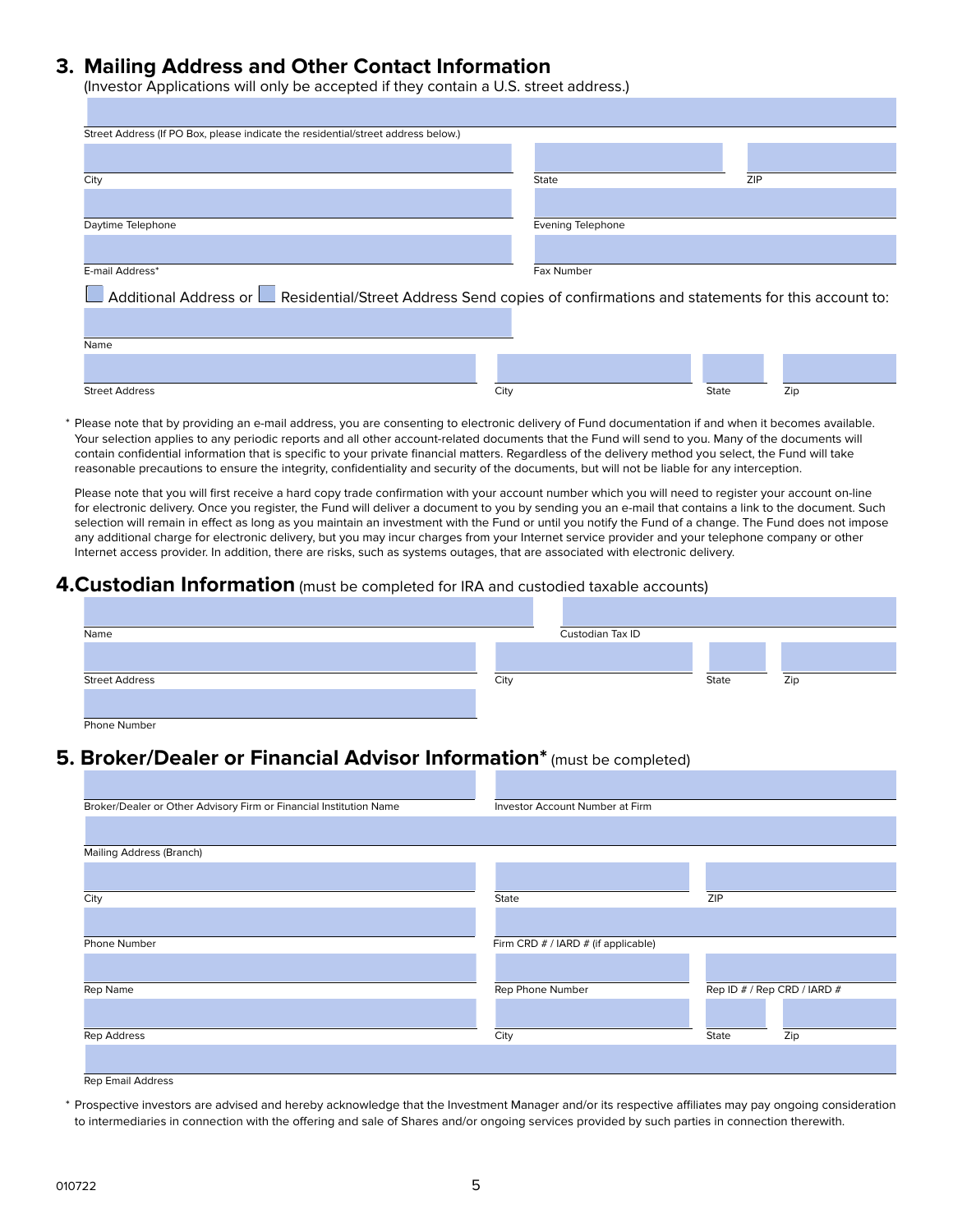### **6. Distribution Instructions** (Reinvestment required for IRAs.)

All distributions will be reinvested unless the following box is checked:  $\Box$ 

### **7. Accredited Investor Status** (must be completed)

I certify that I am an ''accredited investor'' at the time of my investment in the Fund because I satisfy one or more of the categories of qualified client listed below.

The subscriber is:  $\parallel$  (write corresponding letter(s) in box provided)

- A. A natural person who individually or together with a spouse or spousal equivalent (i.e. a cohabitant occupying a relationship generally equivalent to that of a spouse) has a ''net worth'' in excess of \$1.0 million. For purposes of determining net worth,
	- i. the person's primary residence shall not be included as an asset;
	- ii. indebtedness that is secured by the person's primary residence, up to the estimated fair market value of the primary residence at the time of the proposed subscription date, shall not be included as a liability (except that if the amount of such indebtedness outstanding at the proposed subscription date exceeds the amount outstanding 60 days before such date, other than as a result of the acquisition of the primary residence, the amount of such excess shall be included as a liability); and
	- iii. indebtedness that is secured by the person's primary residence in excess of the estimated fair market value of the primary residence at the proposed subscription date shall be included as a liability;
- B. A natural person who had a gross individual gross income in excess of \$200,000 (or joint income together with a spouse or spousal equivalent (i.e. a cohabitant occupying a relationship generally equivalent to that of a spouse) in excess of \$300,000) in each of the two previous years and reasonably expects a gross individual income in excess of \$200,000 (or joint income together with a spouse or spousal equivalent in excess of \$300,000) this year;
- C. A natural person holding in good standing one or more of the following professional certifications or designations administered by the Financial Industry Regulatory Authority, Inc. (FINRA): the General Securities Representative license (Series 7), the Private Securities Offerings Representative license (Series 82) and the Licensed Investment Adviser Representative (Series 65).
- D. An entity that has total assets in excess of \$5,000,000 AND was not formed for the specific purpose of acquiring the securities offered, AND is any of the following:
	- a corporation;
	- a partnership;
	- a limited liability company;
	- a Massachusetts or similar business trust; OR
	- an organization described in Section 501(c)(3) of the Internal Revenue Code.
- E. An entity who is any of the following:
	- a trust, not formed for the specific purpose of acquiring the securities offered, with total assets in excess of \$5,000,000 and whose purchase is directed by a sophisticated person;
	- a bank, or any savings and loan association or other institution acting in its individual or fiduciary capacity;
	- a broker or dealer;
	- an insurance company;
	- a private business development company under the Investment Advisers Act of 1940;
	- a Small Business Investment Company licensed by the U.S. Small Business Administration;
	- a plan established and maintained by a State or any of its political subdivisions or any agency or instrument thereof for the benefit of its employees and has total assets in excess of \$5,000,000;
	- an employee benefit plan within the meaning of ERISA, and the investment decision to acquire Shares has been made by a plan .fiduciary, as defined in section 3(21) of ERISA, which is either a bank, savings and loan association, insurance company or registered investment adviser;
	- an employee benefit plan within the meaning of ERISA, and has total assets in excess of \$5,000,000 or, if a self directed plan, with investment decisions made solely by persons that are ''accredited investors'';
	- an IRA plan or revocable trust where each grantor is an ''accredited investor.'' The fund, in its sole discretion may request information regarding the basis on which each such grantor is an ''accredited investor'';
	- an investment adviser registered with the U.S. Securities and Exchange Commission (SEC) or registered with any state;
	- an investment adviser exempted from registration with the SEC pursuant to section 203(l) of the Investment Advisers Act of 1940 (Advisers Act); OR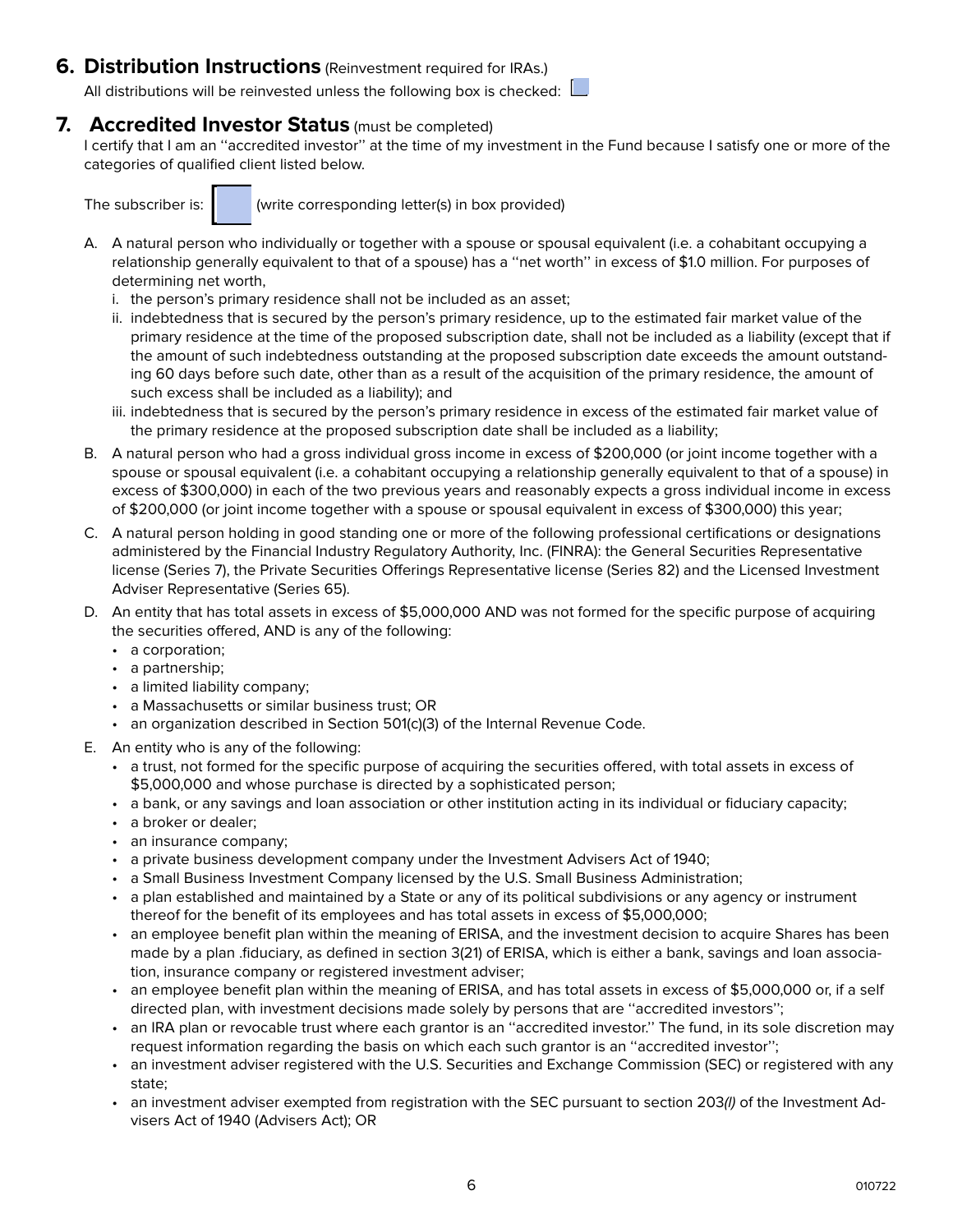- a family office (as defined in Rule 202(a)(11)(G)-1 under the Advisers Act) not formed for the specific purpose of investing in the securities offered, with assets under management in excess of \$5,000,000, whose investment is directed by a person who has such knowledge and experience in financial and business matters that such family office is capable of evaluating the merits and risks of the investment or a "family client" (as defined in Rule 202(a) (11)(G)-1 under the Advisers Act) of such a family office.
- F. An investment company or a business development company under the Investment Company Act of 1940, as amended;
- G. An entity in which all of the beneficial owners are investors described in one or more of categories A through F above.

### **8. Acknowledgment and Signature** (All account owners/trustees must sign on the following page.) **By signing below:**

- I certify that I have received and read the current Prospectus, Statement of Additional Information, Privacy Policy, and Investor Application of the Fund in which I am investing and agree to be bound by the terms and conditions of each. I certify that I have the authority and legal capacity to make this purchase and that I am of legal age in my state of residence.
- I authorize Pomona Investment Fund and its agents to act upon instructions (by phone, in writing or other means) believed to be genuine and in accordance with the procedures described in the Prospectus for this account. I agree that neither Pomona Investment Fund nor the transfer agent will be liable for any loss, cost or expense for acting on such instructions.
- I certify that I am not a Foreign Financial Institution as defined in the USA Patriot Act.

#### **Under penalty of perjury, I certify that:**

- 1. The Social Security Number or Taxpayer Identification Number shown on this application is correct.
- 2. I am not subject to backup withholding because: (a) I am exempt from backup withholding; or (b) I have not been notified by the Internal Revenue Service (IRS) that I am subject to backup withholding as a result of a failure to report all interest or dividends; or (c) the IRS has notified me that I am no longer subject to backup withholding.
- 3. I am a U.S citizen or other U.S. Person (including resident alien).
- 4. I am exempt from FATCA reporting.

**Note**: Cross out item 2 if you have been notified by the IRS that you are currently subject to backup withholding.

The Internal Revenue Service does not require your consent to any provision of this document other than the certifications required to avoid back-up withholding.

AN INVESTMENT IN THE FUND SHOULD BE CONSIDERED A SPECULATIVE INVESTMENT THAT ENTAILS SUBSTAN-TIAL RISKS, INCLUDING BUT NOT LIMITED TO:

- LOSS OF CAPITAL, UP TO THE ENTIRE AMOUNT OF A SHAREHOLDER'S INVESTMENT
- THE FUND'S SHARES ARE ILLIQUID SECURITIES AND AN INVESTMENT IN THE FUND IS APPROPRIATE ONLY FOR THOSE INVESTORS WHO DO NOT REQUIRE A LIQUID INVESTMENT
- SHARES WILL NOT BE LISTED ON ANY NATIONAL OR OTHER SECURITIES EXCHANGE AND NO SECONDARY MARKET IS EXPECTED TO DEVELOP FOR SHARES OF THE FUND.
- SHARES ARE SUBJECT TO SUBSTANTIAL RESTRICTIONS ON TRANSFERABILITY, AND LIQUIDITY, IF ANY, MAY BE PROVIDED BY THE FUND ONLY THROUGH REPURCHASE OFFERS, WHICH MAY, BUT ARE NOT REQUIRED TO, BE MADE FROM TIME TO TIME BY THE FUND AS DETERMINED BY THE FUND'S BOARD OF TRUSTEES IN ITS SOLE DISCRETION
- AN INVESTMENT IN THE FUND IS APPROPRIATE ONLY FOR THOSE INVESTORS WHO CAN TOLERATE A HIGH DEGREE OF RISK AND DO NOT REQUIRE A LIQUID INVESTMENT AND FOR WHOM AN INVESTMENT IN THE FUND DOES NOT CONSTITUTE A COMPLETE INVESTMENT PROGRAM.

If this is an individual retirement account, the custodian or trustee of the account is also required to execute this Application below:

| Signature of Owner, Trustee or Custodian                       | Date |  |
|----------------------------------------------------------------|------|--|
| Signature of Joint Owner, Trustee or Custodian (if applicable) | Date |  |
|                                                                |      |  |